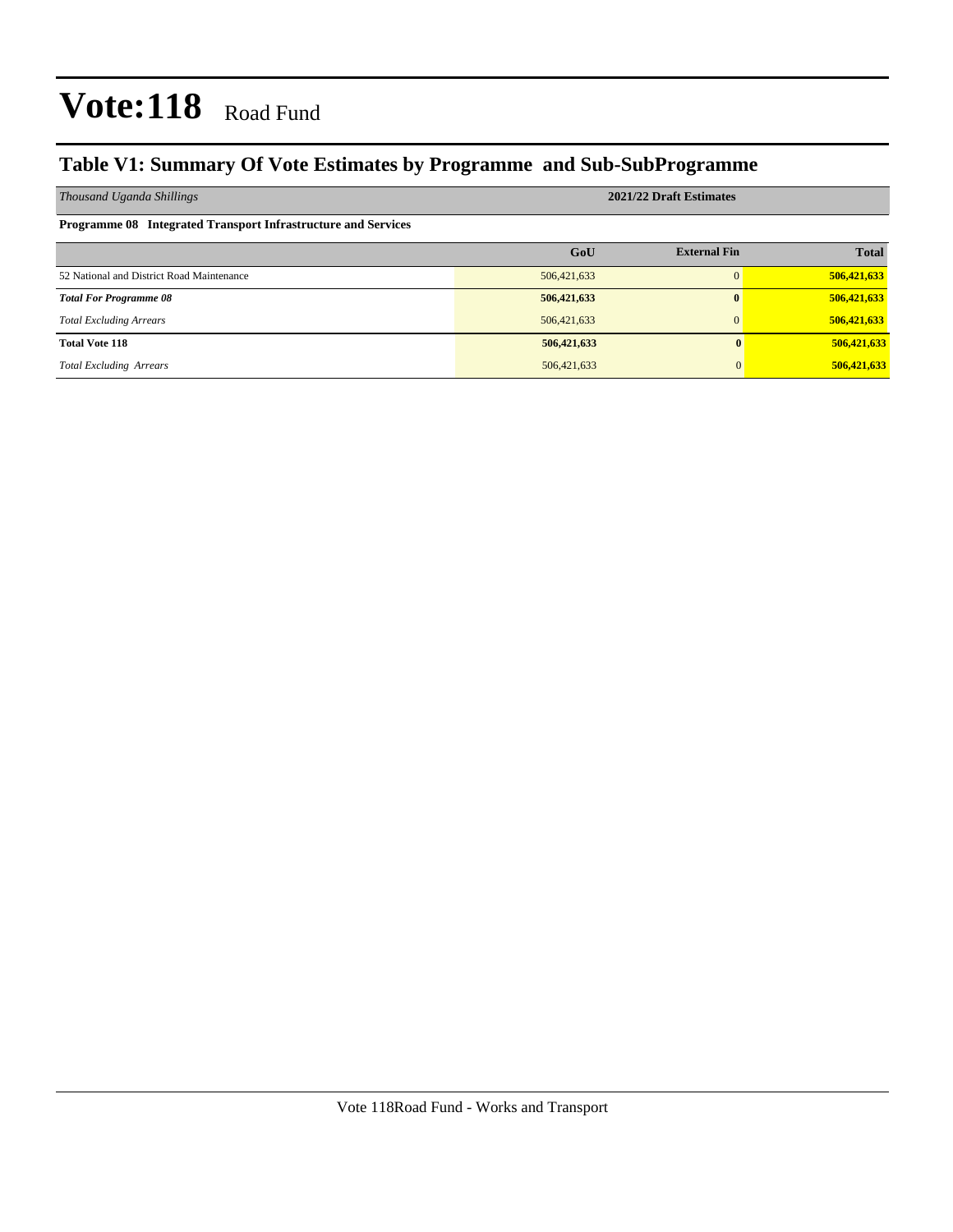## **Table V2: Summary Of Vote Estimates by Sub-SubProgramme,Department and Project**

| Thousand Uganda Shillings                                                 |                  | 2020/21 Approved Budget |                  |              | 2021/22 Draft Estimates |                               |              |  |
|---------------------------------------------------------------------------|------------------|-------------------------|------------------|--------------|-------------------------|-------------------------------|--------------|--|
| Sub-SubProgramme 52 National and District Road Maintenance                |                  |                         |                  |              |                         |                               |              |  |
| <b>Recurrent Budget Estimates</b>                                         | <b>Wage</b>      | <b>Non-Wage</b>         | <b>AIA</b>       | <b>Total</b> | <b>Wage</b>             | <b>Non-Wage</b>               | <b>Total</b> |  |
| 01 Road Fund Secretariat                                                  | 2,667,413        | 493,118,047             | $\mathbf{0}$     | 495,785,460  | 2,667,413               | 487, 364, 220                 | 490,031,633  |  |
| <b>Total Recurrent Budget Estimates for Sub-</b><br><b>SubProgramme</b>   | 2,667,413        | 493,118,047             | $\bf{0}$         | 495,785,460  | 2,667,413               | 487,364,220                   | 490,031,633  |  |
| Development Budget Estimates                                              | <b>GoU Dev't</b> | <b>External Fin</b>     | <b>AIA</b>       | <b>Total</b> |                         | <b>GoU Dev't External Fin</b> | <b>Total</b> |  |
| 1677 Retooling of Uganda Road Fund                                        | 16,390,000       | $\mathbf{0}$            | $\overline{0}$   | 16,390,000   | 16,390,000              | $\overline{0}$                | 16,390,000   |  |
| <b>Total Development Budget Estimates for Sub-</b><br><b>SubProgramme</b> | 16,390,000       | $\bf{0}$                | $\bf{0}$         | 16,390,000   | 16,390,000              | $\mathbf{0}$                  | 16,390,000   |  |
|                                                                           | GoU              | <b>External Fin</b>     | <b>AIA</b>       | <b>Total</b> | GoU                     | <b>External Fin</b>           | <b>Total</b> |  |
| <b>Total For Sub-SubProgramme 52</b>                                      | 512,175,460      | 0                       | $\bf{0}$         | 512,175,460  | 506,421,633             | $\mathbf{0}$                  | 506,421,633  |  |
| <b>Total Excluding Arrears</b>                                            | 512,175,460      | $\mathbf{0}$            | $\overline{0}$   | 512,175,460  | 506,421,633             | $\overline{0}$                | 506,421,633  |  |
| <b>Total Vote 118</b>                                                     | 512,175,460      | $\mathbf{0}$            | $\bf{0}$         | 512,175,460  | 506,421,633             | $\mathbf{0}$                  | 506,421,633  |  |
| <b>Total Excluding Arrears</b>                                            | 512,175,460      | $\mathbf{0}$            | $\boldsymbol{0}$ | 512,175,460  | 506,421,633             | $\mathbf{0}$                  | 506,421,633  |  |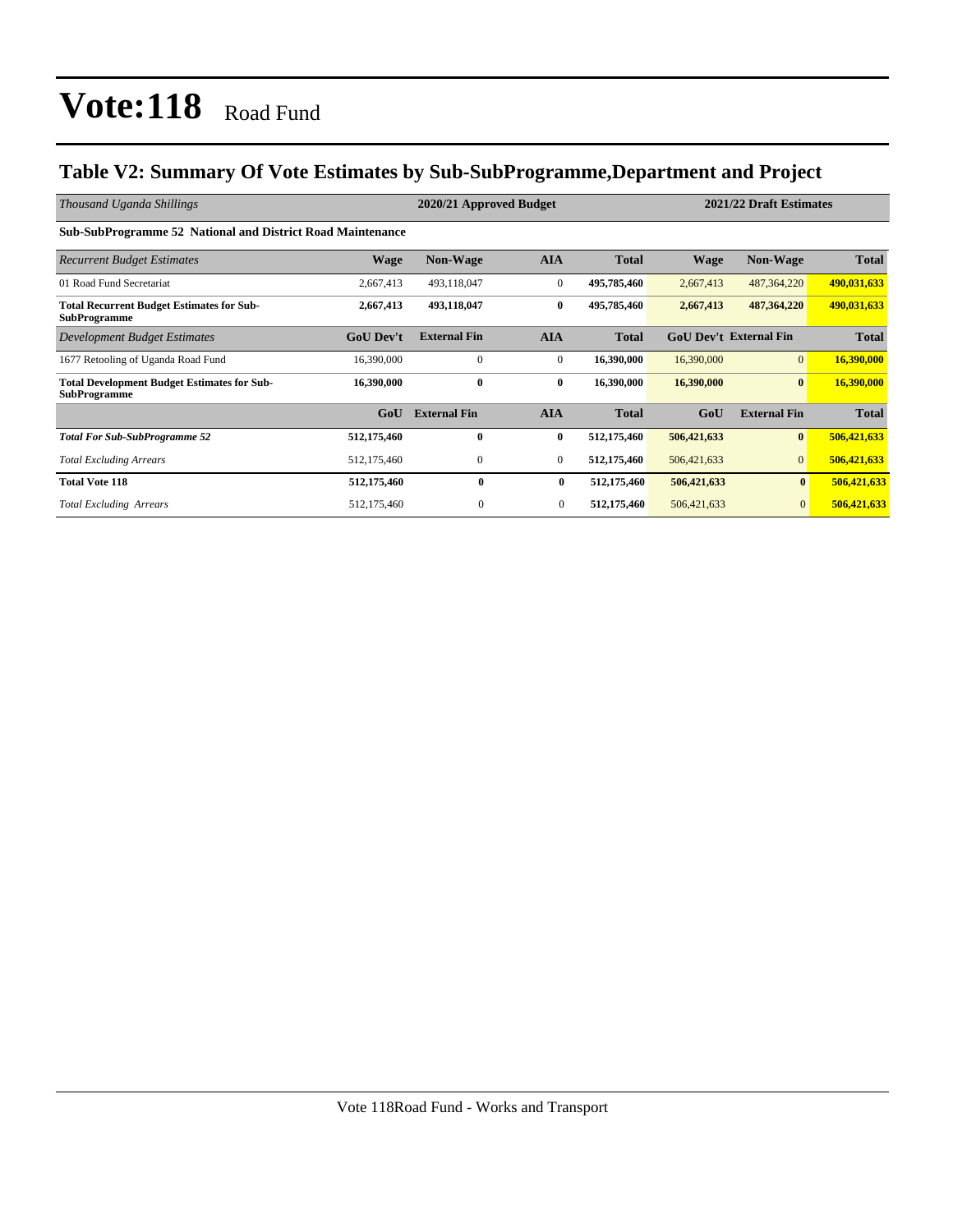### **Table V3: Summary Vote Estimates by Item**

| Thousand Uganda Shillings                                   |               | 2021/22 Draft Estimates<br>2020/21 Approved Budget |          |              |               |                     |                |
|-------------------------------------------------------------|---------------|----------------------------------------------------|----------|--------------|---------------|---------------------|----------------|
|                                                             | GoU           | External Fin                                       | AIA      | <b>Total</b> | GoU           | <b>External Fin</b> | <b>Total</b>   |
| <b>Employees, Goods and Services (Outputs Provided)</b>     | 9,758,436     | $\bf{0}$                                           | $\bf{0}$ | 9,758,436    | 8,500,000     | $\bf{0}$            | 8,500,000      |
| 211102 Contract Staff Salaries                              | 2,667,413     | $\bf{0}$                                           | 0        | 2,667,413    | 2,667,413     | $\bf{0}$            | 2,667,413      |
| 211103 Allowances (Inc. Casuals, Temporary)                 | 495,000       | $\bf{0}$                                           | $\bf{0}$ | 495,000      | 311,000       | $\bf{0}$            | 311,000        |
| 212101 Social Security Contributions                        | 333,426       | $\bf{0}$                                           | $\bf{0}$ | 333,426      | 333,426       | $\bf{0}$            | 333,426        |
| 213001 Medical expenses (To employees)                      | 128,000       | $\bf{0}$                                           | 0        | 128,000      | 140,000       | $\bf{0}$            | 140,000        |
| 213002 Incapacity, death benefits and funeral expenses      | 42,000        | $\bf{0}$                                           | $\bf{0}$ | 42,000       | 45,000        | $\bf{0}$            | 45,000         |
| 213004 Gratuity Expenses                                    | 666,853       | $\bf{0}$                                           | 0        | 666,853      | 666,853       | $\bf{0}$            | 666,853        |
| 221001 Advertising and Public Relations                     | 260,000       | $\bf{0}$                                           | $\bf{0}$ | 260,000      | 240,000       | $\bf{0}$            | 240,000        |
| 221002 Workshops and Seminars                               | 259,407       | $\bf{0}$                                           | $\bf{0}$ | 259,407      | 170,000       | $\bf{0}$            | 170,000        |
| 221003 Staff Training                                       | 240,000       | $\bf{0}$                                           | 0        | 240,000      | 200,000       | $\bf{0}$            | 200,000        |
| 221004 Recruitment Expenses                                 | 40,000        | $\bf{0}$                                           | $\bf{0}$ | 40,000       | 60,000        | $\bf{0}$            | 60,000         |
| 221007 Books, Periodicals & Newspapers                      | 17,000        | $\bf{0}$                                           | $\bf{0}$ | 17,000       | 25,000        | $\bf{0}$            | 25,000         |
| 221008 Computer supplies and Information Technology<br>(TT) | 222,000       | $\bf{0}$                                           | $\bf{0}$ | 222,000      | 163,000       | $\bf{0}$            | <b>163,000</b> |
| 221009 Welfare and Entertainment                            | 100,000       | $\bf{0}$                                           | $\bf{0}$ | 100,000      | 100,000       | $\bf{0}$            | 100,000        |
| 221011 Printing, Stationery, Photocopying and Binding       | 290,400       | $\bf{0}$                                           | 0        | 290,400      | 199,000       | $\bf{0}$            | <b>199,000</b> |
| 221012 Small Office Equipment                               | 15,000        | $\bf{0}$                                           | $\bf{0}$ | 15,000       | 30,000        | $\bf{0}$            | 30,000         |
| 221017 Subscriptions                                        | 35,000        | $\bf{0}$                                           | $\bf{0}$ | 35,000       | 45,000        | $\bf{0}$            | 45,000         |
| 222001 Telecommunications                                   | 62,000        | $\bf{0}$                                           | 0        | 62,000       | 80,000        | $\bf{0}$            | 80,000         |
| 222002 Postage and Courier                                  | 22,000        | $\bf{0}$                                           | 0        | 22,000       | 40,000        | $\bf{0}$            | 40,000         |
| 222003 Information and communications technology<br>(ICT)   | 195,000       | $\bf{0}$                                           | 0        | 195,000      | 180,000       | $\bf{0}$            | 180,000        |
| 223001 Property Expenses                                    | 35,000        | $\bf{0}$                                           | $\bf{0}$ | 35,000       | 45,000        | $\bf{0}$            | 45,000         |
| 223003 Rent – (Produced Assets) to private entities         | 1,228,800     | $\bf{0}$                                           | $\bf{0}$ | 1,228,800    | $\bf{0}$      | $\bf{0}$            | $\bf{0}$       |
| 223004 Guard and Security services                          | 50,000        | $\bf{0}$                                           | 0        | 50,000       | 45,000        | $\bf{0}$            | 45,000         |
| 223005 Electricity                                          | 75,000        | $\bf{0}$                                           | 0        | 75,000       | 60,000        | $\bf{0}$            | 60,000         |
| 223006 Water                                                | 7,500         | $\bf{0}$                                           | 0        | 7,500        | 16,000        | $\bf{0}$            | 16,000         |
| 225001 Consultancy Services- Short term                     | 1,127,000     | $\bf{0}$                                           | $\bf{0}$ | 1,127,000    | $\bf{0}$      | $\bf{0}$            | $\mathbf{0}$   |
| 225002 Consultancy Services-Long-term                       | $\bf{0}$      | $\bf{0}$                                           | $\bf{0}$ | 0            | 1,850,000     | $\bf{0}$            | 1,850,000      |
| 226001 Insurances                                           | 65,000        | $\bf{0}$                                           | $\bf{0}$ | 65,000       | 70,000        | $\bf{0}$            | 70,000         |
| 227001 Travel inland                                        | 717,037       | 0                                                  | $\bf{0}$ | 717,037      | 433,308       | $\bf{0}$            | 433,308        |
| 227002 Travel abroad                                        | 72,600        | $\bf{0}$                                           | 0        | 72,600       | 20,000        | $\bf{0}$            | 20,000         |
| 227004 Fuel, Lubricants and Oils                            | 150,000       | $\bf{0}$                                           | $\bf{0}$ | 150,000      | 140,000       | $\bf{0}$            | 140,000        |
| 228002 Maintenance - Vehicles                               | 130,000       | $\bf{0}$                                           | $\bf{0}$ | 130,000      | 100,000       | $\bf{0}$            | 100,000        |
| 228003 Maintenance – Machinery, Equipment $\&$<br>Furniture | 10,000        | $\bf{0}$                                           | $\bf{0}$ | 10,000       | 25,000        | $\bf{0}$            | 25,000         |
| <b>Grants, Transfers and Subsides (Outputs Funded)</b>      | 486,527,024   | $\bf{0}$                                           | $\bf{0}$ | 486,527,024  | 483,031,633   | $\bf{0}$            | 483,031,633    |
| 263201 LG Conditional grants                                | 176, 241, 833 | $\bf{0}$                                           | $\bf{0}$ | 176,241,833  | 175, 101, 633 | $\bf{0}$            | 175,101,633    |
| 263204 Transfers to other govt. Units (Capital)             | 310,285,191   | $\bf{0}$                                           | $\bf{0}$ | 310,285,191  | 307,930,000   | $\bf{0}$            | 307,930,000    |

Vote 118Road Fund - Works and Transport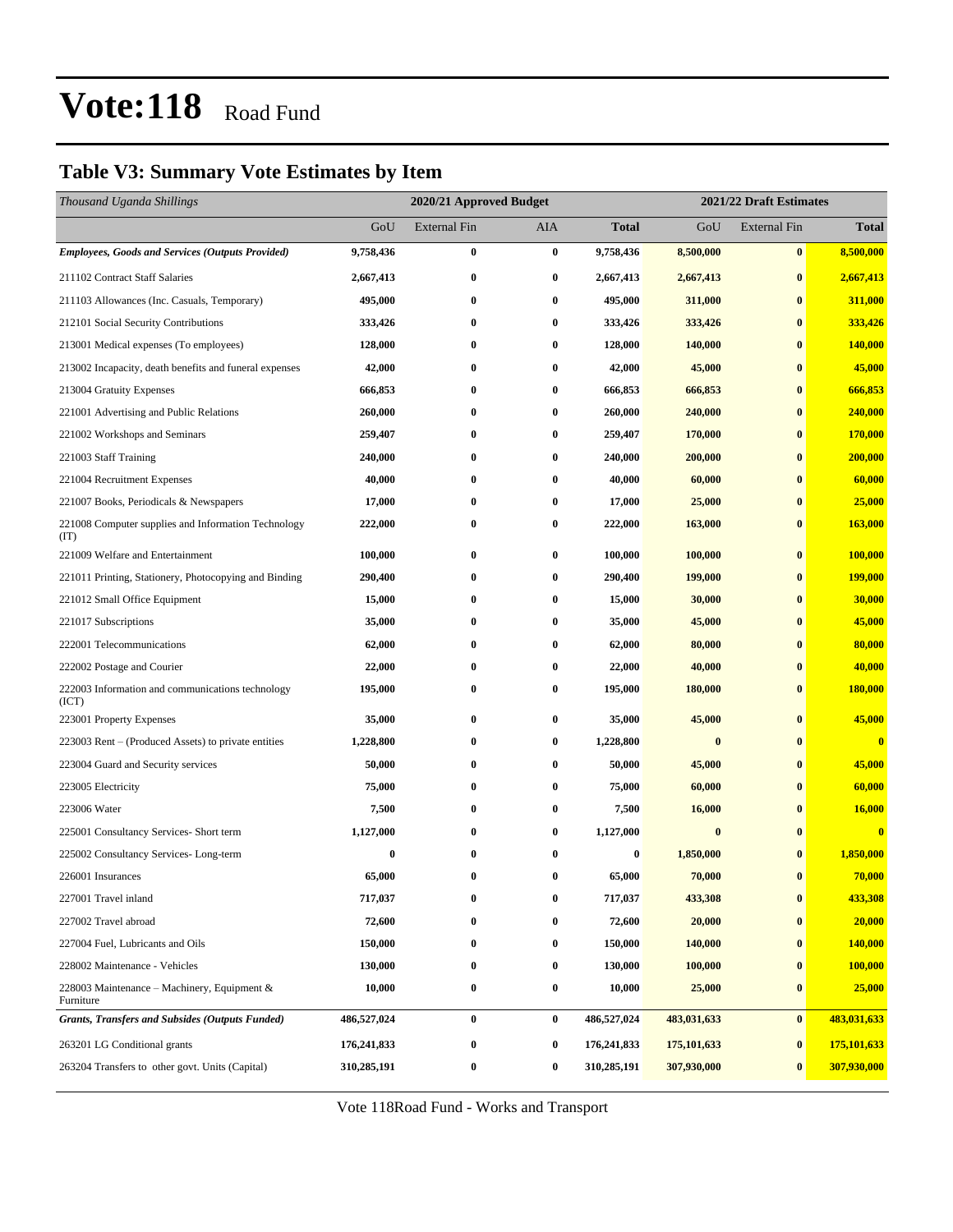| <b>Investment (Capital Purchases)</b> | 15,890,000  | $\mathbf{0}$ | 0            | 15,890,000  | 14,890,000  | $\bf{0}$       | 14,890,000  |
|---------------------------------------|-------------|--------------|--------------|-------------|-------------|----------------|-------------|
| 312101 Non-Residential Buildings      | 15,770,000  | $\bf{0}$     | 0            | 15,770,000  | 12,270,000  | $\mathbf{0}$   | 12,270,000  |
| 312203 Furniture & Fixtures           | 50.000      | $\bf{0}$     | 0            | 50.000      | 1,380,000   | $\mathbf{0}$   | 1,380,000   |
| 312213 ICT Equipment                  | 70.000      | $\bf{0}$     | 0            | 70.000      | 1,240,000   | $\mathbf{0}$   | 1,240,000   |
| <b>Grand Total Vote 118</b>           | 512,175,460 | $\bf{0}$     | 0            | 512,175,460 | 506,421,633 | $\mathbf{0}$   | 506,421,633 |
| <b>Total Excluding Arrears</b>        | 512,175,460 | $\Omega$     | $\mathbf{0}$ | 512,175,460 | 506,421,633 | $\overline{0}$ | 506,421,633 |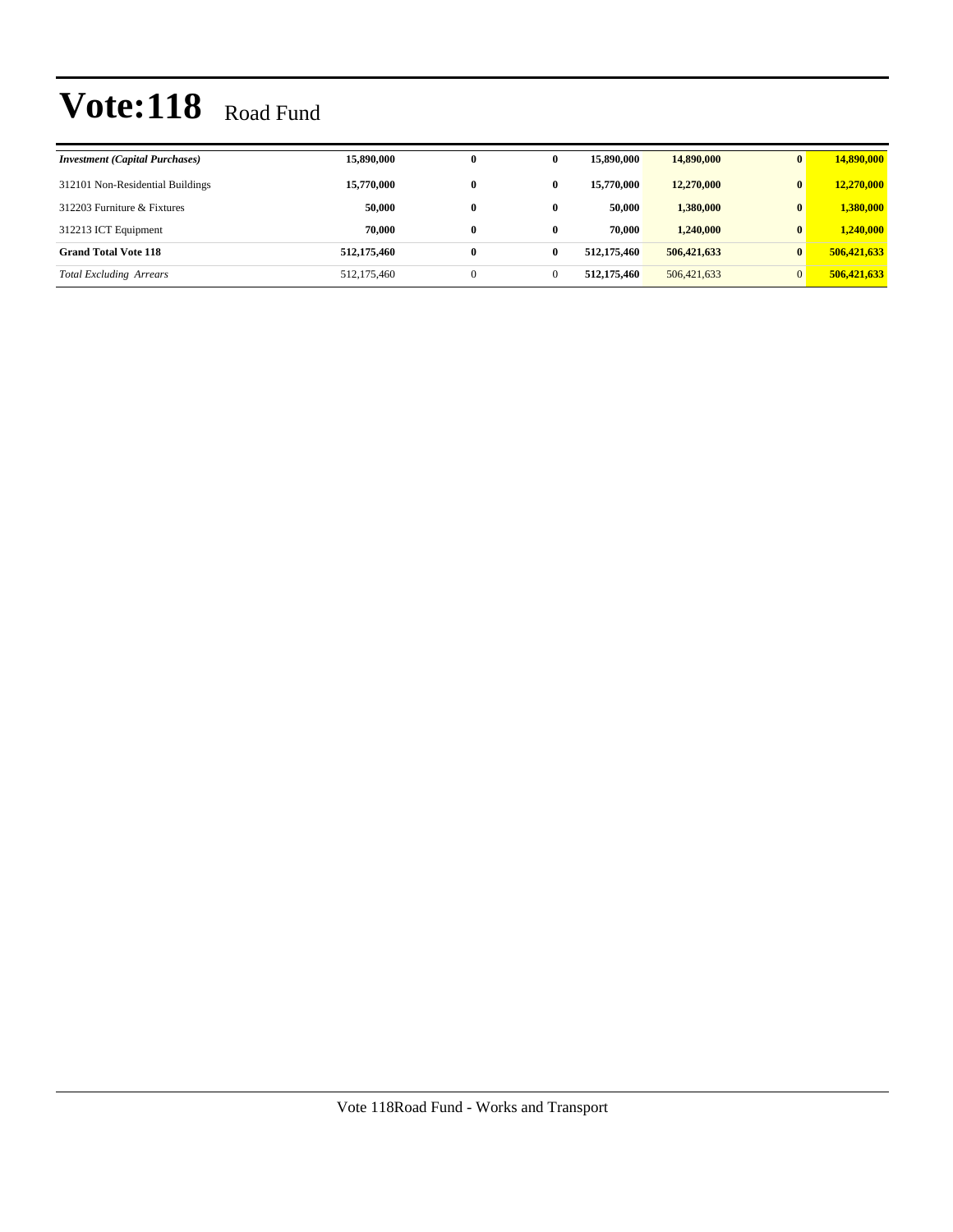### **Table V4: Detailed Estimates by Sub-SubProgramme, Department,Project and Output and Item**

#### *Sub-SubProgrammme 52 National and District Road Maintenance*

*Recurrent Budget Estimates*

#### **Department 01 Road Fund Secretariat**

| Thousand Uganda Shillings                                  |                  | 2020/21 Approved Budget |                  |              |                  | 2021/22 Draft Estimates |              |  |
|------------------------------------------------------------|------------------|-------------------------|------------------|--------------|------------------|-------------------------|--------------|--|
| <b>Outputs Provided</b>                                    | Wage             | Non Wage                | AIA              | <b>Total</b> | Wage             | Non Wage                | <b>Total</b> |  |
| <b>Budget Output 045201 Road Fund Secretariat Services</b> |                  |                         |                  |              |                  |                         |              |  |
| 211102 Contract Staff Salaries                             | 2,667,413        | $\overline{0}$          | $\mathbf{0}$     | 2,667,413    | 2,667,413        | $\overline{0}$          | 2,667,413    |  |
| 211103 Allowances (Inc. Casuals, Temporary)                | $\boldsymbol{0}$ | 495,000                 | $\boldsymbol{0}$ | 495,000      | $\mathbf{0}$     | 311,000                 | 311,000      |  |
| 212101 Social Security Contributions                       | $\boldsymbol{0}$ | 333,426                 | $\boldsymbol{0}$ | 333,426      | $\mathbf{0}$     | 333,426                 | 333,426      |  |
| 213001 Medical expenses (To employees)                     | $\boldsymbol{0}$ | 128,000                 | $\boldsymbol{0}$ | 128,000      | $\mathbf{0}$     | 140,000                 | 140,000      |  |
| 213002 Incapacity, death benefits and funeral expenses     | $\boldsymbol{0}$ | 42,000                  | $\boldsymbol{0}$ | 42,000       | $\mathbf{0}$     | 45,000                  | 45,000       |  |
| 213004 Gratuity Expenses                                   | $\boldsymbol{0}$ | 666,853                 | $\boldsymbol{0}$ | 666,853      | $\boldsymbol{0}$ | 666,853                 | 666,853      |  |
| 221001 Advertising and Public Relations                    | $\boldsymbol{0}$ | 260,000                 | $\boldsymbol{0}$ | 260,000      | $\mathbf{0}$     | 240,000                 | 240,000      |  |
| 221002 Workshops and Seminars                              | $\boldsymbol{0}$ | 259,407                 | $\boldsymbol{0}$ | 259,407      | $\mathbf{0}$     | 170,000                 | 170,000      |  |
| 221003 Staff Training                                      | $\boldsymbol{0}$ | 240,000                 | $\boldsymbol{0}$ | 240,000      | $\mathbf{0}$     | 200,000                 | 200,000      |  |
| 221004 Recruitment Expenses                                | $\boldsymbol{0}$ | 40,000                  | $\boldsymbol{0}$ | 40,000       | $\mathbf{0}$     | 60,000                  | 60,000       |  |
| 221007 Books, Periodicals & Newspapers                     | $\boldsymbol{0}$ | 17,000                  | $\boldsymbol{0}$ | 17,000       | $\mathbf{0}$     | 25,000                  | 25,000       |  |
| 221008 Computer supplies and Information Technology (IT)   | $\boldsymbol{0}$ | 222,000                 | $\boldsymbol{0}$ | 222,000      | $\boldsymbol{0}$ | 163,000                 | 163,000      |  |
| 221009 Welfare and Entertainment                           | $\boldsymbol{0}$ | 100,000                 | $\boldsymbol{0}$ | 100,000      | $\mathbf{0}$     | 100,000                 | 100,000      |  |
| 221011 Printing, Stationery, Photocopying and Binding      | $\boldsymbol{0}$ | 290,400                 | $\boldsymbol{0}$ | 290,400      | $\mathbf{0}$     | 199,000                 | 199,000      |  |
| 221012 Small Office Equipment                              | $\overline{0}$   | 15,000                  | $\boldsymbol{0}$ | 15,000       | $\mathbf{0}$     | 30,000                  | 30,000       |  |
| 221017 Subscriptions                                       | $\boldsymbol{0}$ | 35,000                  | $\boldsymbol{0}$ | 35,000       | $\mathbf{0}$     | 45,000                  | 45,000       |  |
| 222001 Telecommunications                                  | $\boldsymbol{0}$ | 62,000                  | $\boldsymbol{0}$ | 62,000       | $\mathbf{0}$     | 80,000                  | 80,000       |  |
| 222002 Postage and Courier                                 | $\boldsymbol{0}$ | 22,000                  | $\boldsymbol{0}$ | 22,000       | $\mathbf{0}$     | 40,000                  | 40,000       |  |
| 222003 Information and communications technology (ICT)     | $\boldsymbol{0}$ | 195,000                 | $\boldsymbol{0}$ | 195,000      | $\boldsymbol{0}$ | 180,000                 | 180,000      |  |
| 223001 Property Expenses                                   | $\boldsymbol{0}$ | 35,000                  | $\boldsymbol{0}$ | 35,000       | $\mathbf{0}$     | 45,000                  | 45,000       |  |
| 223003 Rent – (Produced Assets) to private entities        | $\boldsymbol{0}$ | 1,228,800               | $\boldsymbol{0}$ | 1,228,800    | $\mathbf{0}$     | $\mathbf{0}$            | $\bf{0}$     |  |
| 223004 Guard and Security services                         | $\boldsymbol{0}$ | 50,000                  | $\boldsymbol{0}$ | 50,000       | $\mathbf{0}$     | 45,000                  | 45,000       |  |
| 223005 Electricity                                         | $\boldsymbol{0}$ | 75,000                  | $\boldsymbol{0}$ | 75,000       | $\boldsymbol{0}$ | 60,000                  | 60,000       |  |
| 223006 Water                                               | $\boldsymbol{0}$ | 7,500                   | $\boldsymbol{0}$ | 7,500        | $\mathbf{0}$     | 16,000                  | 16,000       |  |
| 225001 Consultancy Services- Short term                    | $\boldsymbol{0}$ | 627,000                 | $\boldsymbol{0}$ | 627,000      | $\mathbf{0}$     | $\mathbf{0}$            | $\bf{0}$     |  |
| 225002 Consultancy Services-Long-term                      | $\mathbf{0}$     | $\mathbf{0}$            | $\boldsymbol{0}$ | $\bf{0}$     | $\mathbf{0}$     | 350,000                 | 350,000      |  |
| 226001 Insurances                                          | $\boldsymbol{0}$ | 65,000                  | $\boldsymbol{0}$ | 65,000       | $\boldsymbol{0}$ | 70,000                  | 70,000       |  |
| 227001 Travel inland                                       | $\boldsymbol{0}$ | 717,037                 | $\boldsymbol{0}$ | 717,037      | $\mathbf{0}$     | 433,308                 | 433,308      |  |
| 227002 Travel abroad                                       | $\overline{0}$   | 72,600                  | $\boldsymbol{0}$ | 72,600       | $\mathbf{0}$     | 20,000                  | 20,000       |  |
| 227004 Fuel, Lubricants and Oils                           | $\boldsymbol{0}$ | 150,000                 | $\boldsymbol{0}$ | 150,000      | $\mathbf{0}$     | 140,000                 | 140,000      |  |
| 228002 Maintenance - Vehicles                              | $\boldsymbol{0}$ | 130,000                 | $\boldsymbol{0}$ | 130,000      | $\mathbf{0}$     | 100,000                 | 100,000      |  |

Vote 118Road Fund - Works and Transport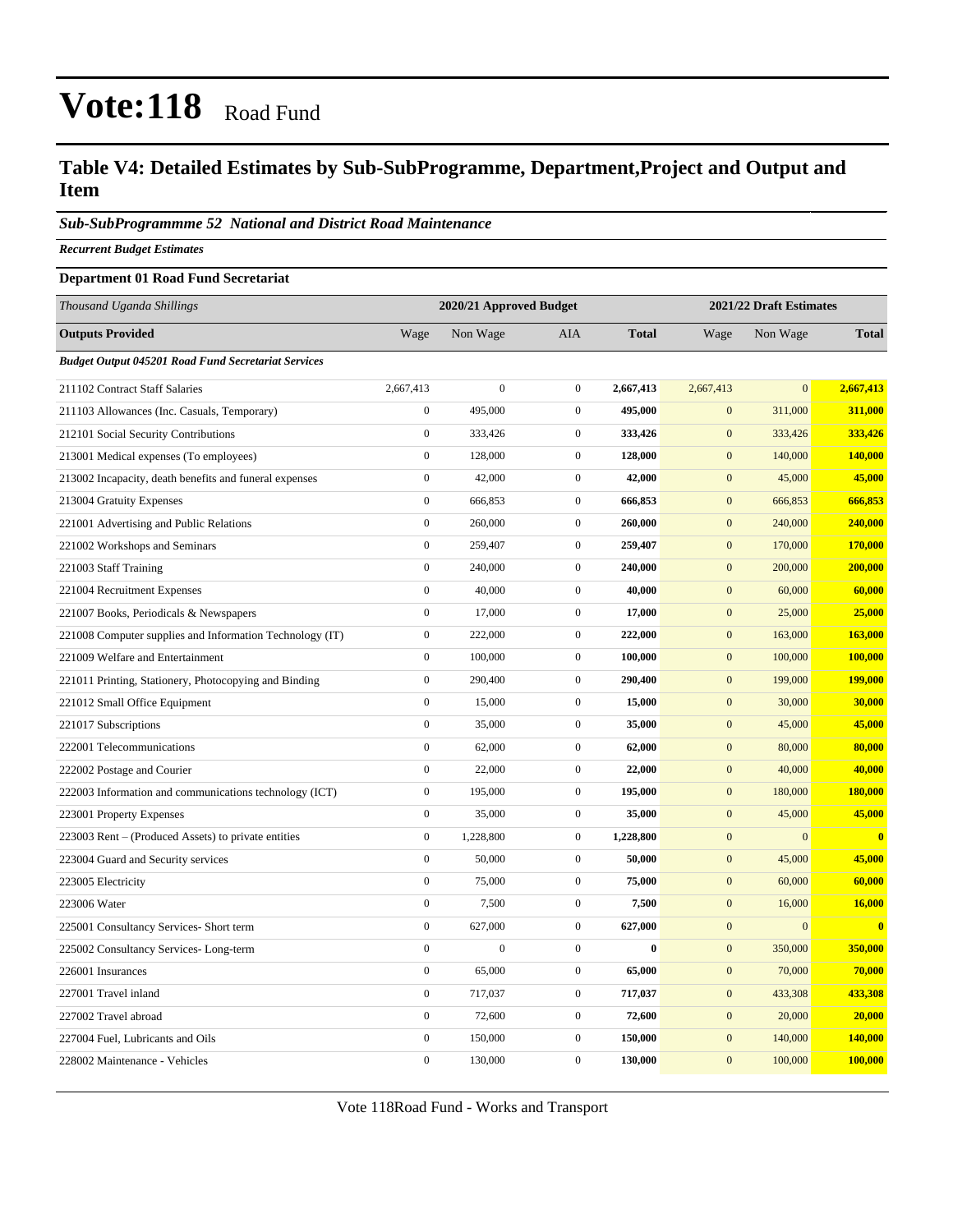| $\boldsymbol{0}$          | 10,000                | $\mathbf{0}$                                                                      | 10,000       | $\mathbf{0}$          | 25,000                | 25,000                  |
|---------------------------|-----------------------|-----------------------------------------------------------------------------------|--------------|-----------------------|-----------------------|-------------------------|
| 2,667,413                 | 6,591,023             | 0                                                                                 | 9,258,436    | 2,667,413             | 4,332,587             | 7,000,000               |
| 2,667,413                 | 6,591,023             | $\bf{0}$                                                                          | 9,258,436    | 2,667,413             | 4,332,587             | 7,000,000               |
| Wage                      | Non Wage              | <b>AIA</b>                                                                        | <b>Total</b> | Wage                  | Non Wage              | <b>Total</b>            |
|                           |                       |                                                                                   |              |                       |                       |                         |
| $\mathbf{0}$              | 310,285,191           | $\boldsymbol{0}$                                                                  | 310,285,191  | $\mathbf{0}$          | 307,930,000           | 307,930,000             |
| $\theta$                  | $\theta$              | $\theta$                                                                          | $\bf{0}$     | $\theta$              | 307,930,000           | 307,930,000             |
| $\boldsymbol{\mathit{0}}$ | 310,285,191           | $\theta$                                                                          | 310,285,191  | $\boldsymbol{\theta}$ | $\theta$              | $\bf{0}$                |
| $\boldsymbol{\theta}$     | 310,285,191           | 0                                                                                 | 310,285,191  | $\boldsymbol{\theta}$ | 307,930,000           | 307,930,000             |
|                           |                       |                                                                                   |              |                       |                       |                         |
| $\mathbf{0}$              | 176,241,833           | $\boldsymbol{0}$                                                                  | 176,241,833  | $\mathbf{0}$          | 175, 101, 633         | 175,101,633             |
| $\mathcal O$              | $\boldsymbol{\theta}$ | $\mathcal O$                                                                      | $\bf{0}$     | $\boldsymbol{\theta}$ | 175, 101, 633         | 175,101,633             |
| $\boldsymbol{\theta}$     | 25,551,474            | $\boldsymbol{\theta}$                                                             | 25,551,474   | $\boldsymbol{\theta}$ | $\boldsymbol{\theta}$ | $\bf{0}$                |
| $\theta$                  | 55,429,033            | $\theta$                                                                          | 55,429,033   | $\boldsymbol{\theta}$ | $\theta$              | $\bf{0}$                |
| 0                         | 1,600,000             | $\boldsymbol{\theta}$                                                             | 1,600,000    | $\boldsymbol{\theta}$ | $\theta$              | $\bf{0}$                |
| $\theta$                  | 8,559,370             | $\theta$                                                                          | 8,559,370    | $\boldsymbol{\theta}$ | $\theta$              | $\overline{\mathbf{0}}$ |
| $\mathcal O$              | 13,720,807            | $\theta$                                                                          | 13,720,807   | $\boldsymbol{\theta}$ | $\theta$              | $\bf{0}$                |
| $\theta$                  | 27,677,894            | $\theta$                                                                          | 27,677,894   | $\theta$              | $\theta$              | $\overline{\mathbf{0}}$ |
| $\theta$                  | 3,807,006             | $\theta$                                                                          | 3,807,006    | $\boldsymbol{\theta}$ | $\theta$              | $\overline{\mathbf{0}}$ |
| $\theta$                  | 24,724,811            | $\theta$                                                                          | 24,724,811   | $\boldsymbol{\theta}$ | $\theta$              | $\bf{0}$                |
| $\boldsymbol{\mathit{0}}$ | 12,534,270            | $\boldsymbol{\theta}$                                                             | 12,534,270   | $\boldsymbol{\theta}$ | $\boldsymbol{\theta}$ | $\bf{0}$                |
| $\mathcal O$              | 1,361,799             | $\theta$                                                                          | 1,361,799    | $\boldsymbol{\theta}$ | $\boldsymbol{\theta}$ | $\bf{0}$                |
| $\mathcal O$              | 1,275,367             | $\boldsymbol{\theta}$                                                             | 1,275,367    | $\boldsymbol{\theta}$ | $\theta$              | $\bf{0}$                |
| $\boldsymbol{\theta}$     | 176,241,833           | $\pmb{\theta}$                                                                    | 176,241,833  | $\boldsymbol{\theta}$ | 175,101,633           | 175,101,633             |
| $\bf{0}$                  | 486,527,024           | $\bf{0}$                                                                          | 486,527,024  | $\bf{0}$              | 483,031,633           | 483,031,633             |
| 2,667,413                 | 493,118,047           | $\bf{0}$                                                                          | 495,785,460  | 2,667,413             | 487,364,220           | 490,031,633             |
| 2,667,413                 | 493,118,047           | $\boldsymbol{0}$                                                                  | 495,785,460  | 2,667,413             | 487, 364, 220         | 490,031,633             |
|                           |                       |                                                                                   |              |                       |                       |                         |
|                           |                       | <b>Budget Output 045252 District, Urban and Community Access Road Maintenance</b> |              |                       |                       |                         |

| Thousand Uganda Shillings                                  | 2020/21 Approved Budget       | 2021/22 Draft Estimates |              |                               |              |              |
|------------------------------------------------------------|-------------------------------|-------------------------|--------------|-------------------------------|--------------|--------------|
| <b>Outputs Provided</b>                                    | <b>GoU</b> Dev't External Fin | AIA                     | <b>Total</b> | <b>GoU Dev't External Fin</b> |              | <b>Total</b> |
| <b>Budget Output 045201 Road Fund Secretariat Services</b> |                               |                         |              |                               |              |              |
| 225001 Consultancy Services- Short term                    | 500,000                       |                         | 500,000      |                               | $\mathbf{0}$ | $\mathbf{0}$ |